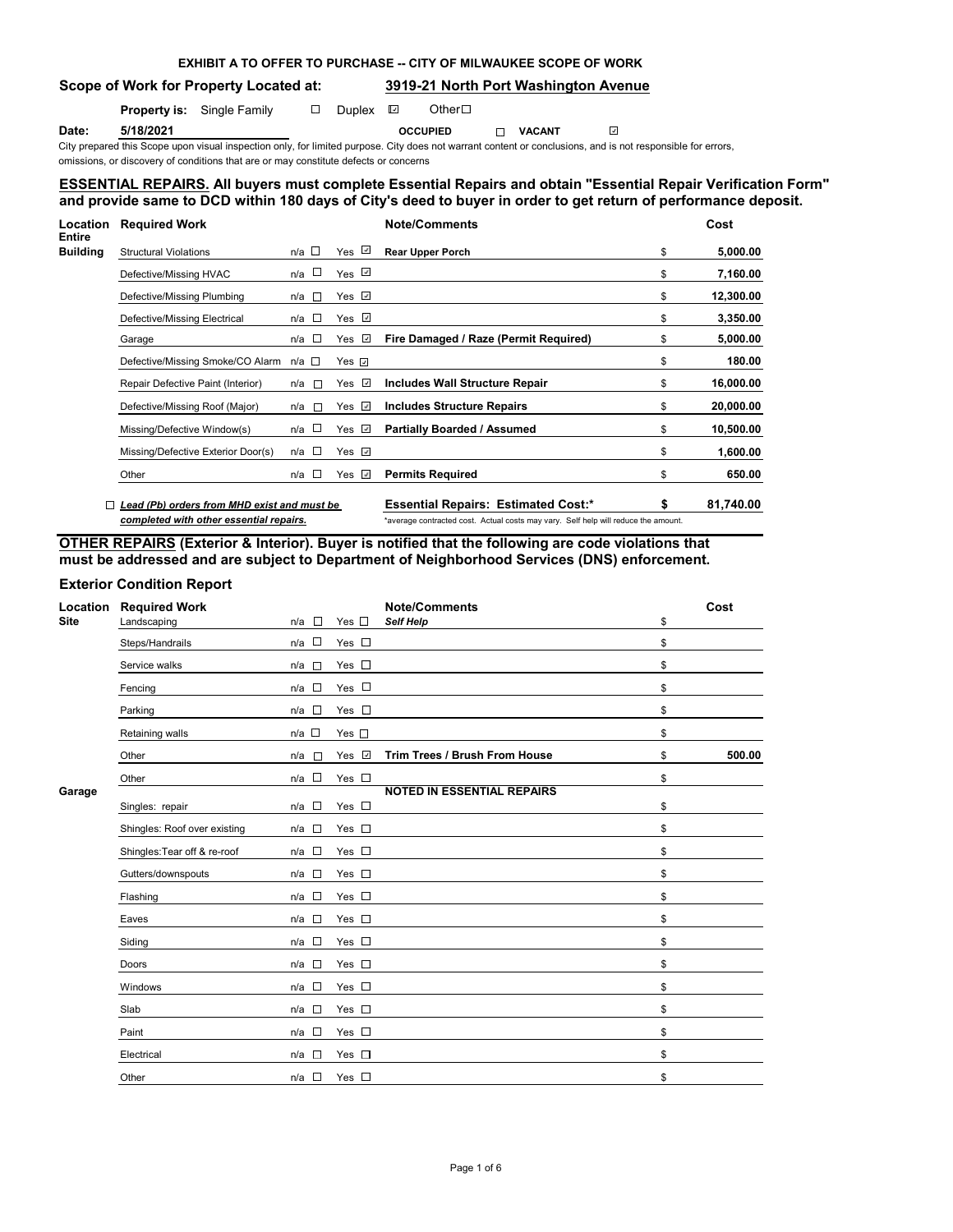## **Porches**

|       | Roof                         | $\Box$<br>n/a                   | Yes $\square$ |                                   | \$             |
|-------|------------------------------|---------------------------------|---------------|-----------------------------------|----------------|
|       | Deck-upper                   | $\overline{\phantom{a}}$<br>n/a | Yes <b>√</b>  | <b>NOTED IN ESSENTIAL REPAIRS</b> | \$             |
|       | Deck--lower                  | $\Box$<br>n/a                   | Yes $\square$ |                                   | \$             |
|       | Steps/handrails              | $\Box$<br>n/a                   | Yes $\square$ |                                   | \$             |
|       | Ceiling                      | $\overline{\phantom{a}}$<br>n/a | Yes $\square$ |                                   | \$             |
|       | Guardrails                   | $\sim$<br>n/a                   | Yes $\square$ |                                   | \$             |
|       | Structural                   | $\Box$<br>n/a                   | Yes $\square$ |                                   | \$             |
|       | Paint                        | $\Box$<br>n/a                   | Yes $\square$ |                                   | \$             |
|       | Other                        | $\overline{\phantom{a}}$<br>n/a | Yes $\square$ |                                   | \$             |
| House | Chimney                      | $\overline{\phantom{a}}$<br>n/a | Yes <b>√</b>  |                                   | \$<br>500.00   |
|       | Shingles: repair             | $\Box$<br>n/a                   | Yes $\square$ |                                   | \$             |
|       | Shingles: Roof over existing | $\Box$<br>n/a                   | Yes $\square$ |                                   | \$             |
|       | Shingles: Tear off & re-roof | $\Box$<br>n/a                   | Yes √         | <b>NOTED IN ESSENTIAL REPAIRS</b> | \$             |
|       | Gutters/downspouts           | $\Box$<br>n/a                   | Yes √         |                                   | \$<br>3,500.00 |
|       | Flashing                     | $\Box$<br>n/a                   | Yes $\square$ |                                   | \$             |
|       | Eaves                        | $\Box$<br>n/a                   | Yes Z         |                                   | \$<br>1,200.00 |
|       | Siding                       | $\Box$<br>n/a                   | Yes $\square$ |                                   | \$             |
|       | Storm Doors                  | $\Box$<br>n/a                   | Yes $\square$ |                                   | \$             |
|       | Prime ("main") Doors         | $\Box$<br>n/a                   | Yes v         | <b>NOTED IN ESSENTIAL REPAIRS</b> | \$             |
|       | Storm Windows                | $\Box$<br>n/a                   | Yes $\square$ |                                   | \$             |
|       | Prime ("main") Windows       | $\overline{\phantom{a}}$<br>n/a | Yes <b>☑</b>  | <b>NOTED IN ESSENTIAL REPAIRS</b> | \$             |
|       | Paint                        | □<br>n/a                        | Yes v         |                                   | \$<br>3,000.00 |
|       | Foundation                   | $\Box$<br>n/a                   | Yes $\square$ |                                   | \$             |
|       | Electrical                   | $\Box$<br>n/a                   | Yes $\square$ |                                   | \$             |
|       | Other                        | $\Box$<br>n/a                   | Yes $\square$ |                                   | \$             |
|       | Other                        | $\Box$<br>n/a                   | Yes $\square$ |                                   | \$             |
|       | Other                        | $\overline{\phantom{a}}$<br>n/a | Yes $\square$ |                                   | \$             |
|       | Other                        | $\Box$<br>n/a                   | Yes $\square$ |                                   | \$             |
|       |                              |                                 |               | <b>Exterior: Estimated Cost:*</b> | \$<br>8,700.00 |

\*average contracted cost. Actual costs may vary. Self help will reduce the amount.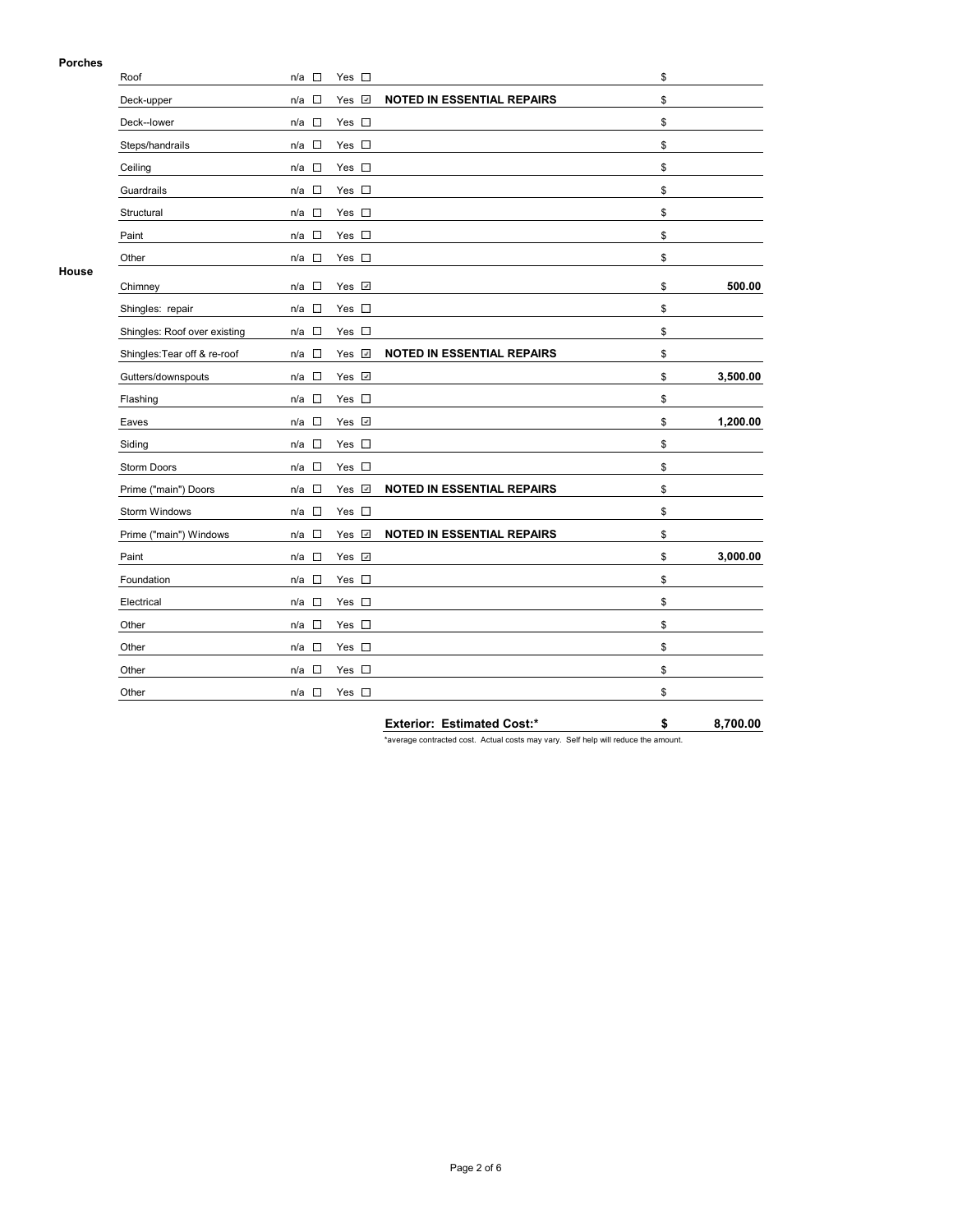| <b>Interior Condition Report</b>         |   |       |  |  |  |  |  |  |
|------------------------------------------|---|-------|--|--|--|--|--|--|
| <b>Unit:</b> Entire unit (single family) |   | Lower |  |  |  |  |  |  |
| Upper unit of duplex                     | п | Other |  |  |  |  |  |  |

**U**<br>
Unit of duplex **D**<br>
Other D

# **Mechanical Required Work**

| Heating | <b>NOTED IN ESSENTIAL REPAIRS</b> |
|---------|-----------------------------------|

|                   | Repair/replace boiler               | $\sim 10$<br>n/a                   | Yes $\square$ |                                   | \$ |
|-------------------|-------------------------------------|------------------------------------|---------------|-----------------------------------|----|
|                   | Repair radiation                    | $n/a$ $\square$                    | Yes $\square$ |                                   | \$ |
|                   | Repair/replace furnace              | $\sim$<br>n/a                      | Yes $\square$ |                                   | \$ |
|                   | Repair ductwork                     | $\Box$<br>n/a                      | Yes $\square$ |                                   | \$ |
|                   | Replace thermostat                  | n/a $\square$                      | Yes $\square$ |                                   | \$ |
|                   | Repair/replace grilles              | $\Box$<br>n/a                      | Yes $\square$ |                                   | \$ |
|                   | Tune boiler/furn. insp ht exchanger | $n/a$ $\square$                    | Yes $\square$ |                                   | \$ |
| <b>Electrical</b> | Repair/replace receptacles          | n/a □                              | Yes $\square$ | <b>NOTED IN ESSENTIAL REPAIRS</b> | \$ |
|                   | Repair/replace switches             | $\overline{a}$<br>n/a              | Yes $\square$ |                                   | \$ |
|                   | Repair/replace fixtures             | n/a □                              | Yes $\square$ |                                   | \$ |
|                   | Install outlets and circuits        | $\sim$<br>n/a                      | Yes $\square$ |                                   | \$ |
|                   | Install outlets and circuits        | $\Box$<br>n/a                      | Yes $\square$ |                                   | \$ |
|                   | Install outlets and circuits        | n/a $\square$                      | Yes $\square$ |                                   | \$ |
|                   | Install outlets and circuits        | □<br>n/a                           | Yes $\square$ |                                   | \$ |
|                   | Upgrade service                     | $\sim$<br>n/a                      | Yes $\square$ |                                   | \$ |
|                   | Other                               | $n/a$ $\square$                    | Yes $\square$ |                                   | \$ |
|                   |                                     |                                    |               |                                   |    |
|                   | Other                               | $n/a$ $\square$                    | Yes $\square$ |                                   | \$ |
| Plumbing          | Repair/replace kitchen sink         | $n/a$ $\square$                    | Yes $\square$ | <b>NOTED IN ESSENTIAL REPAIRS</b> | \$ |
|                   | Repair/replace kitchen sink faucet  | n/a<br><b>IS</b>                   | Yes $\square$ |                                   | \$ |
|                   | Repair/replace tub                  | $\Box$<br>n/a                      | Yes $\square$ |                                   | \$ |
|                   | Repair/replace tub faucet           | n/a $\square$                      | Yes $\square$ |                                   | \$ |
|                   | Repair/replace toilet               | $\Box$<br>n/a                      | Yes $\square$ |                                   | \$ |
|                   | Repair/replace lavatory             | n/a □                              | Yes $\square$ |                                   | \$ |
|                   | Repair/replace lavatory faucet      | $n/a$ $\square$                    | Yes $\square$ |                                   | \$ |
|                   | Repair/replace wash tub             | $\Box$<br>n/a                      | Yes $\square$ |                                   | \$ |
|                   | Repair/replace wash tub faucet      | $\sim$<br>n/a                      | Yes $\square$ |                                   | \$ |
|                   | Unclog piping:                      | $n/a$ $\square$                    | Yes $\square$ |                                   | \$ |
|                   | Repair drain/waste/vent piping      | $\overline{\phantom{a}}$<br>n/a    | Yes $\square$ |                                   | \$ |
|                   | Repair water piping                 | $n/a$ $\square$                    | Yes $\square$ |                                   | \$ |
|                   | Repair/replace water heater         | $\mathcal{L}_{\mathcal{A}}$<br>n/a | Yes $\square$ |                                   | \$ |
|                   | Other                               | $n/a$ $\square$                    | Yes $\square$ |                                   | \$ |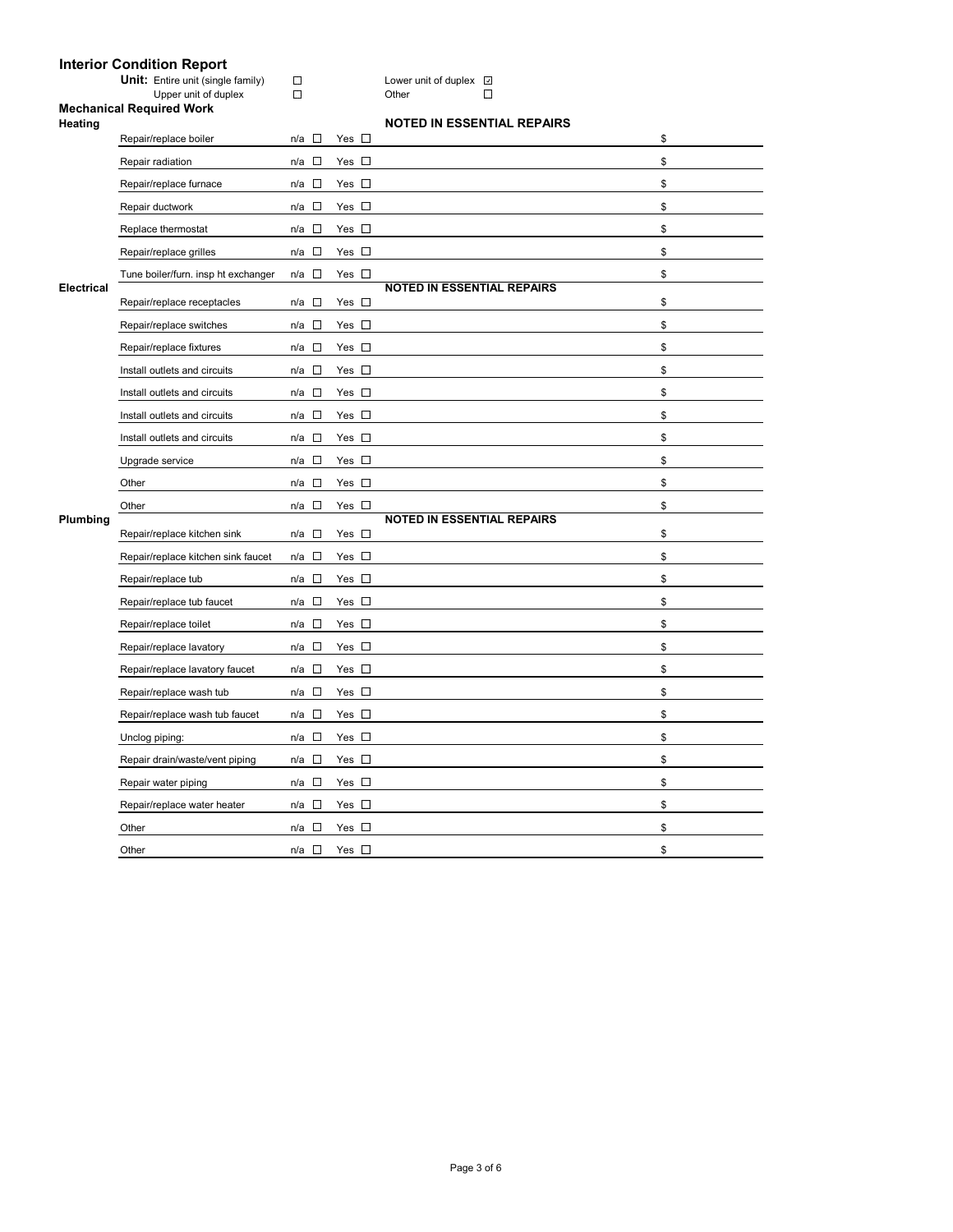| <b>Windows</b>        |                                  |                                    |                                 | <b>NOTED IN ESSENTIAL REPAIRS</b> |                |
|-----------------------|----------------------------------|------------------------------------|---------------------------------|-----------------------------------|----------------|
|                       | Replace broken glass             | $\overline{a}$<br>n/a              | Yes $\square$                   |                                   | \$             |
|                       | Repair or replace sash           | $\mathcal{L}_{\mathcal{A}}$<br>n/a | Yes $\square$                   |                                   | \$             |
| <b>Doors</b>          |                                  |                                    |                                 |                                   |                |
|                       | Repair or replace doors          | $\sim$<br>n/a                      | Yes $\square$                   |                                   | \$             |
|                       | Repair or repl. locks/latches    | $\sim$<br>n/a                      | Yes $\square$                   | Self Help                         | \$             |
| <b>Walls/Ceilings</b> |                                  |                                    |                                 | <b>NOTED IN ESSENTIAL REPAIRS</b> |                |
|                       | Repair or repl. @ defective      | $n/a$ $\square$                    | Yes $\square$                   |                                   | \$             |
| <b>Fire Safety</b>    |                                  |                                    |                                 | <b>NOTED IN ESSENTIAL REPAIRS</b> |                |
|                       | Install smoke/CO alarm:bsmt.     | $n/a$ $\square$                    | Yes $\square$                   | Self Help                         | \$             |
|                       | Install smoke/CO alarm: 1st flr. | $n/a$ $\square$                    | Yes $\square$                   | Self Help                         | \$             |
|                       | Install smoke/CO alarm: 2nd flr. | $\sim$<br>n/a                      | Yes $\square$                   | Self Help                         | \$             |
| <b>Handrails</b>      | Repair/replace defective         | n/a<br>$\sim$                      | Yes<br>$\mathcal{L}_{\rm{eff}}$ | Self Help                         | \$             |
| <b>Stairs</b>         | Repair defective                 | $\sim$<br>n/a                      | Yes $\square$                   |                                   | \$             |
| <b>Floors</b>         |                                  |                                    |                                 |                                   |                |
| Other                 | Repair defective                 | П<br>n/a                           | Yes √                           |                                   | \$<br>1,000.00 |
|                       |                                  | $\sim$<br>n/a                      | Yes $\square$                   |                                   | \$             |
|                       |                                  | $\Box$<br>n/a                      | Yes $\square$                   |                                   | \$             |
|                       |                                  | $\Box$<br>n/a                      | Yes $\square$                   |                                   | \$             |
|                       |                                  | $\Box$<br>n/a                      | Yes $\square$                   |                                   | \$             |
|                       |                                  |                                    |                                 | <b>Interior: Estimated Cost:</b>  | \$<br>1,000.00 |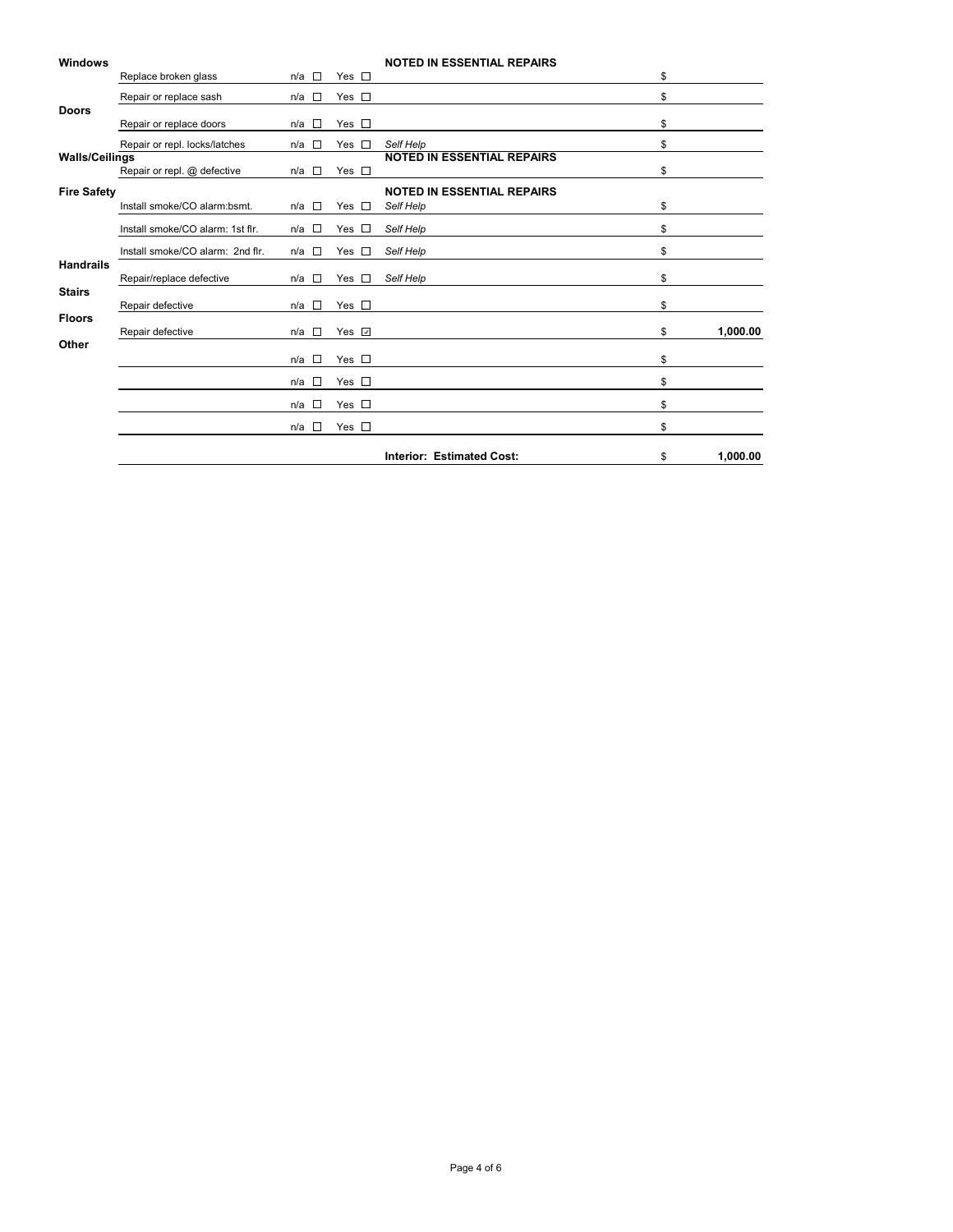### **Interior Condition Report**

Upper unit of duplex Distribution of  $\Box$ 

# **Mechanical Required Work**

| <b>Heating</b>    |                                     |                                 |               | <b>NOTED IN ESSENTIAL REPAIRS</b> |    |
|-------------------|-------------------------------------|---------------------------------|---------------|-----------------------------------|----|
|                   | Repair/replace boiler               | $\sim$<br>n/a                   | Yes $\square$ |                                   | \$ |
|                   | Repair radiation                    | $n/a$ $\square$                 | Yes $\square$ |                                   | \$ |
|                   | Repair/replace furnace              | $\overline{\phantom{a}}$<br>n/a | Yes $\square$ |                                   | \$ |
|                   | Repair ductwork                     | $n/a$ $\square$                 | Yes $\square$ |                                   | \$ |
|                   | Replace thermostat                  | $\Box$<br>n/a                   | Yes $\square$ |                                   | \$ |
|                   | Repair/replace grilles              | $n/a$ $\square$                 | Yes $\square$ |                                   | \$ |
|                   | Tune boiler/furn. insp ht exchanger | $\Box$<br>n/a                   | Yes $\square$ |                                   | \$ |
| <b>Electrical</b> | Repair/replace receptacles          | $\sim 10$<br>n/a                | Yes $\square$ | <b>NOTED IN ESSENTIAL REPAIRS</b> | \$ |
|                   | Repair/replace switches             | $n/a$ $\square$                 | Yes $\square$ |                                   | \$ |
|                   | Repair/replace fixtures             | $\Box$<br>n/a                   | Yes $\Box$    |                                   | \$ |
|                   | Install outlets and circuits        | $n/a$ $\square$                 | Yes $\square$ |                                   | \$ |
|                   | Install outlets and circuits        | $\sim$<br>n/a                   | Yes $\square$ |                                   | \$ |
|                   | Install outlets and circuits        | $\Box$<br>n/a                   | Yes $\square$ |                                   | \$ |
|                   | Install outlets and circuits        | $n/a$ $\square$                 | Yes $\square$ |                                   | \$ |
|                   | Upgrade service                     | $\sim 10$<br>n/a                | Yes $\square$ |                                   | \$ |
|                   | Other                               | $\Box$<br>n/a                   | Yes $\square$ |                                   | \$ |
|                   | Other                               | $\overline{\phantom{a}}$<br>n/a | Yes $\square$ |                                   | \$ |
| Plumbing          | Repair/replace kitchen sink         | $\mathbb{R}^n$<br>n/a           | Yes $\square$ | <b>NOTED IN ESSENTIAL REPAIRS</b> | \$ |
|                   | Repair/replace kitchen sink faucet  | $n/a$ $\square$                 | Yes $\square$ |                                   | \$ |
|                   | Repair/replace tub                  | $\sim 10$<br>n/a                | Yes $\square$ |                                   | \$ |
|                   | Repair/replace tub faucet           | $n/a$ $\square$                 | Yes $\square$ |                                   | \$ |
|                   | Repair/replace toilet               | $\overline{\phantom{a}}$<br>n/a | Yes $\square$ |                                   | \$ |
|                   |                                     |                                 |               |                                   |    |
|                   | Repair/replace lavatory             | $n/a$ $\square$                 | Yes $\square$ |                                   | \$ |
|                   | Repair/replace lavatory faucet      | o<br>n/a                        | Yes $\square$ |                                   | \$ |
|                   | Repair/replace wash tub             | $\mathbb{Z}$<br>n/a             | Yes $\square$ |                                   | \$ |
|                   | Repair/replace wash tub faucet      | $n/a$ $\square$                 | Yes $\square$ |                                   | \$ |
|                   | Unclog piping:                      | $\sim 10$<br>n/a                | Yes $\square$ |                                   | \$ |
|                   | Repair drain/waste/vent piping      | $n/a$ $\square$                 | Yes $\square$ |                                   | \$ |
|                   | Repair water piping                 | n/a                             | Yes $\square$ |                                   | \$ |
|                   | Repair/replace water heater         | $\Box$<br>n/a                   | Yes $\square$ |                                   | \$ |
|                   | Other                               | $\sim$<br>n/a                   | Yes $\square$ |                                   | \$ |